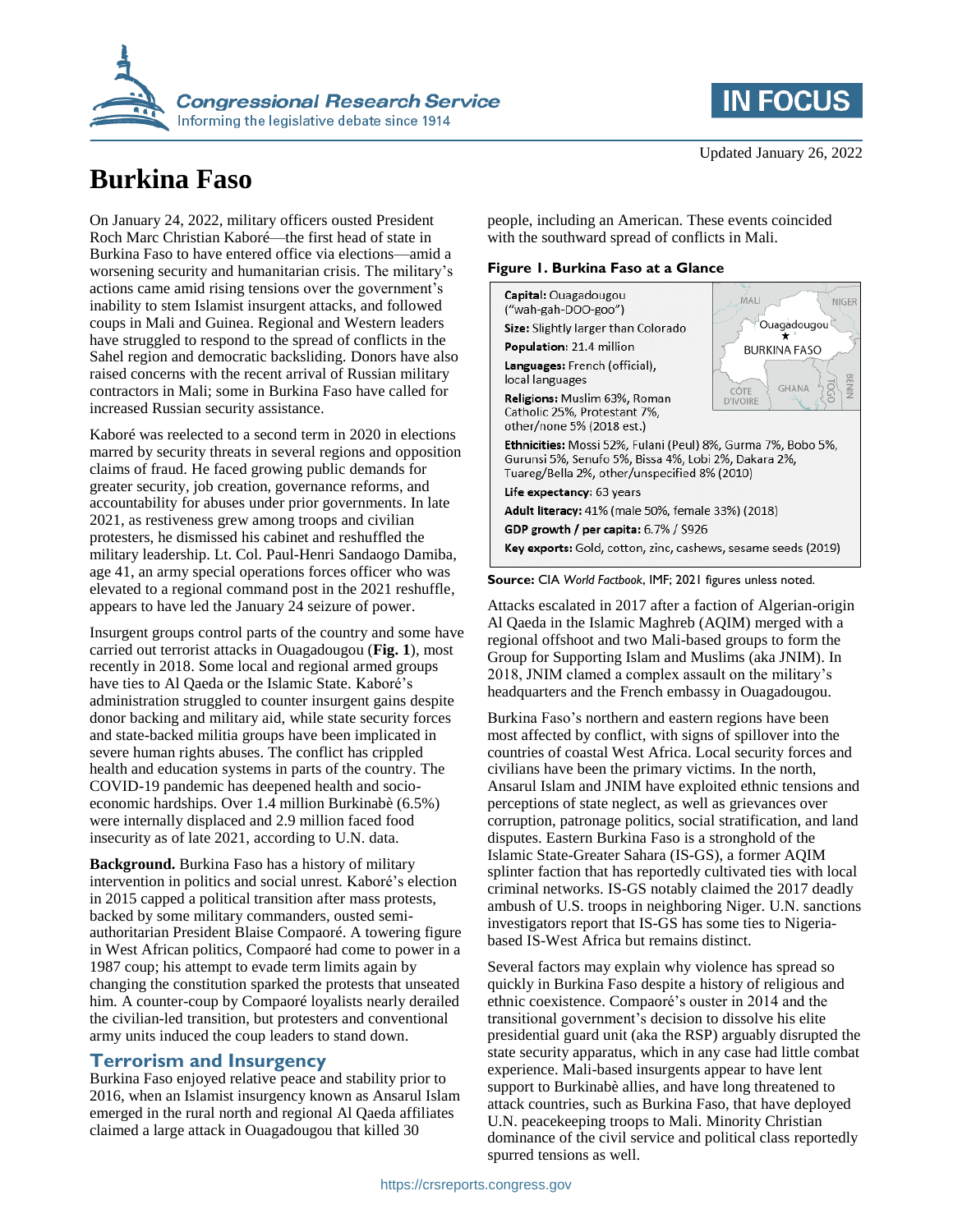State counterinsurgency tactics also may have driven armed group recruitment in some areas. Human rights groups and journalists have reported extrajudicial killings and other abuses by state security forces and state-backed militias. Members of the minority ethnic Fulani (alt. Peul) community, who are Muslim and are often livestock herders, reportedly have been particularly targeted; several Islamist armed factions, including Ansarul Islam, were founded by Fulani individuals. Perceived collective punishment may further fuel local grievances and prompt communities to turn to armed groups for protection or revenge. Kaboré's administration pledged to investigate abuses, which appeared to decrease after mid-2020.

Rights advocates also raised concerns with legislation enacted in 2019 barring citizens from publishing or circulating information on terrorist attacks or military operations without state authorization, and criminalizing reports that could "demoralize" the armed forces.

**Regional Initiatives.** Burkina Faso and other members of the G5 Sahel (Mali, Chad, Mauritania, and Niger) have sought to coordinate counterterrorism operations in border areas. Lack of capacity, mutual distrust, and tensions between Mali's military junta and Western donors have complicated these efforts. Donors—including the United States, the European Union, and Arab Gulf states—have provided equipment and training, but have not offered funding at the scale that G5 leaders have solicited. Pledges from the African Union and Economic Community of West African States (ECOWAS, to which most, but not all, G5 Sahel countries belong), to increase participation in regional security efforts have been slow to materialize.

**French Military Operations.** France conducts regional counterterrorism operations in the Sahel, to which the U.S. Department of Defense (DOD) provides logistical and intelligence support. French military cooperation with Burkina Faso expanded after the 2018 Ouagadougou attacks, at President Kaboré's request. In 2019, French forces intervened in Burkina Faso to free two French hostages from possible JNIM custody, and also freed a South Korean and an American hostage whose existence had not been reported. The former colonial power's role in the region has sparked local criticism, including from some state officials. In 2021, France announced it would reduce its forces in the Sahel. President Kaboré and some officials in his government called for more Russian support, a call echoed by some pro-military protesters in January 2022.

#### **Politics**

The 2015 general elections produced Burkina Faso's first ever electoral transfer of power. President Kaboré was reelected in 2020 with 58% of the vote against 12 other candidates, a margin large enough to avert a run-off. His People's Movement for Progress party won 56 out of 127 seats in simultaneous legislative elections, with allied parties winning enough seats to form a majority. The former ruling Congress for Democracy and Progress performed relatively well, possibly reflecting Compaoré's enduring influence and nostalgia for a more peaceful era.

Opposition candidates ultimately conceded to Kaboré after initially rejecting the 2020 election results as "riddled with fraud." Polling stations did not operate in about a fifth of the country due to security threats, affecting some 300,000 voters out of 6.5 million who registered. Local civil society observers noted some procedural problems and voter disenfranchisement in conflict-affected areas, but expressed satisfaction with the election process overall.

#### **The Economy**

Landlocked with a largely agrarian workforce, Burkina Faso is one of the world's poorest countries. Food insecurity is widespread, and remittances from Burkinabè workers in wealthier coastal states are a lifeline for many. Exports of cotton and gold are a key source of tax revenues and foreign exchange. Economic growth slowed from 5.7% in 2019 to 1.9% in 2020 amid the effects of the COVID-19 pandemic, but the International Monetary Fund (IMF) estimated a rebound to 6.7% in 2021. The State Department's latest *Investment Climate Statement* reported that Burkina Faso "welcomes foreign investment" but noted growing security threats. Insurgent attacks on gold mining operations have notably swelled in recent years.

#### **U.S. Policy and Aid**

The State Department condemned the military's seizure of power on January 24. As of January 26, the Department had not indicated whether it constituted a "coup d'état" with regard to §7008 of annual foreign aid appropriations legislation, which would trigger restrictions on certain aid to the government. The State Department previously characterized bilateral relations as "excellent." U.S. engagement has focused on regional security, development, and humanitarian relief efforts. In light of recent events, Members of Congress may examine U.S. security cooperation with Burkina Faso and consider implications of developments there for regional stability and governance.

In 2020, the U.S. Millennium Challenge Corporation (MCC) agreed to a five-year, \$450 million compact to enhance Burkina Faso's electricity sector—the country's second MCC compact. The State Department and USAID separately allocated \$53 million in FY2020 bilateral aid for Burkina Faso (latest publicly available, not including food aid or emergency humanitarian relief). These funds largely focused on health (\$46 million), education (\$4 million), and governance (\$2 million). Additional development aid has been provided through regional and global programs, including a Sahel-focused USAID initiative.

Additional counterterrorism assistance has been provided by DOD under its global train-and-equip authority (10 U.S.C. §333), and by the State Department under the Trans-Sahara Counter Terrorism Partnership (TSCTP) and other regional programs. Burkinabè forces have participated in DOD exercises, and Burkina Faso has a State Partnership Program with Washington DC's National Guard.

In mid-2020, U.S. officials publicly threatened to suspend security assistance unless Burkinabè authorities addressed human rights concerns. U.S. officials did not announce subsequent actions, but as noted above, abuses appeared to decrease. The FY2021 National Defense Authorization Act (P.L. 116-283) required the executive branch to submit a "plan to address gross violations of human rights and civilian harm" in Burkina Faso and other Sahel countries.

**Alexis Arieff**, Specialist in African Affairs